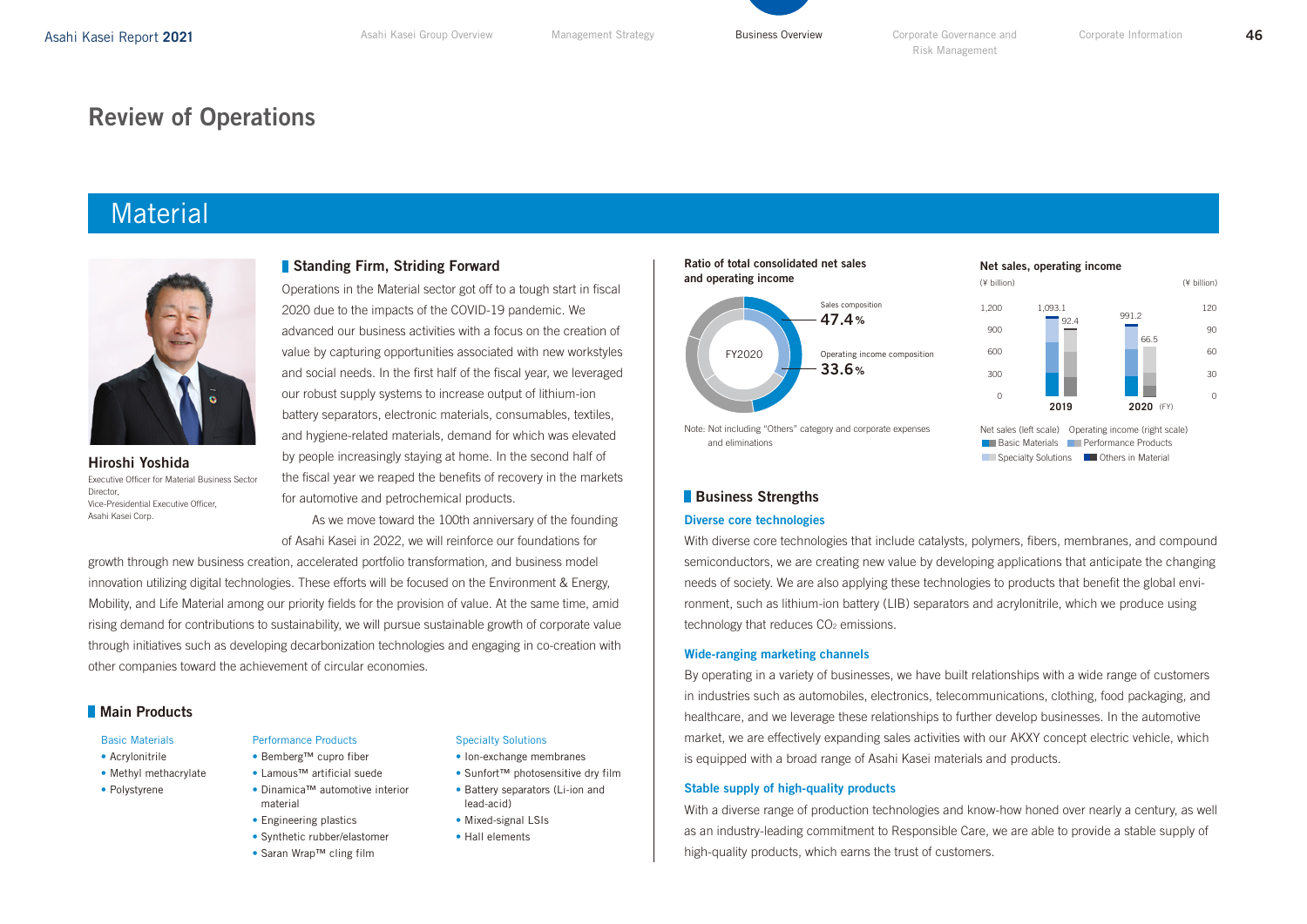# Material

# **Basic Strategy** Flexible allocation of management resources to priority fields

Responding to Operating Environment Changes Raising profitability/capital efficiency with new value provision models based on changed operating environment

# **Business Strategy**

| Priority Fields for<br>Provision of Value | Perceived Change                                                                                                                                                                                                                              | Business Strategy / Way to Provide Value                                                                                                                                                                                                                                  | FY2020 Highlights                                                                                                                                                                                                                                                                                                                         | Production capacity for Asahi Kasei LIB                                                                                                                                                                                              |
|-------------------------------------------|-----------------------------------------------------------------------------------------------------------------------------------------------------------------------------------------------------------------------------------------------|---------------------------------------------------------------------------------------------------------------------------------------------------------------------------------------------------------------------------------------------------------------------------|-------------------------------------------------------------------------------------------------------------------------------------------------------------------------------------------------------------------------------------------------------------------------------------------------------------------------------------------|--------------------------------------------------------------------------------------------------------------------------------------------------------------------------------------------------------------------------------------|
| <b>Environment</b><br>& Energy            | • Carbon neutral movement<br>accelerates worldwide<br>• Rapidly growing need for<br>technologies and solutions<br>that contribute to<br>decarbonization                                                                                       | <b>System/Solution Provider</b><br>• Provide systems/solutions that<br>combine core technologies,<br>processes, and operational know-<br>how of materials<br>• Accelerate development of tech-<br>nologies and products that<br>contribute to the environment             | Increased Production Capacity for Hipore™ LIB Separator<br>Proactively expanding businesses<br>focused on lithium-ion batteries for<br>electric drive vehicles.<br>$\triangleright$ Click here for details.                                                                                                                               | separator<br>(billion $m^2$ )<br>3.0<br>3<br>1.9<br>$\mathfrak{D}$<br>$\cap$                                                                                                                                                         |
| <b>Mobility</b>                           | • Temporary market slow-<br>down, but changes related<br>to CASE continue to present<br>opportunities to provide<br>value with materials                                                                                                      | Material with Proposal of Usage<br>• Propose lightweighting, modular-<br>ization, and environmentally<br>friendly materials to meet sustain-<br>ability requirements for EDVs<br>• Strengthen marketing to key<br>customers                                               | <b>Completion of Acquisition of Adient's Automotive Fabrics Business</b><br>U.S. subsidiary Sage Automotive<br>Interiors acquired the automotive fabrics<br>business of Adient plc to strengthen its<br>business foundation in Europe, the<br>largest market.<br>$\triangleright$ Click here for details.                                 | 2019<br>2020<br>2018<br>2023<br>Medium-term (FY)<br>target<br>(Forecast)<br>Wet process <b>Dry</b> process<br>Sales at Sage Automotive Interiors<br>(US\$ million)<br>Acquisition of<br>$\geq 1.000$<br>1,000<br>Adient's automotive |
| <b>Life Material</b>                      | • Firm demand for electronic<br>materials and healthcare<br>materials even amid the<br>COVID-19 pandemic<br>• New needs arising from<br>advances in next-generation<br>communications, changes in<br>hygiene awareness, and new<br>lifestyles | <b>Materials Differentiated by High</b><br><b>Performance/Function</b><br>• Provide differentiated materials<br>required by advancing digital<br>society<br>• Provide value to meet new needs<br>in healthcare and other fields with<br>distinctive materials and devices | Decision to Construct Second Plant for Ceolus™<br><b>Microcrystalline Cellulose</b><br>The second plant will raise production<br>capacity for Ceolus™ microcrystalline<br>cellulose, which is primarily used as an<br>excipient for pharmaceutical tablets, in<br>response to growing demand.<br>$\triangleright$ Click here for details. | 850<br>fabrics business<br>750<br>560<br>520<br>500<br>250<br>$\Omega$<br>2020<br>2019<br>2021<br>Medium-term (FY)<br>target<br>(Forecast)                                                                                           |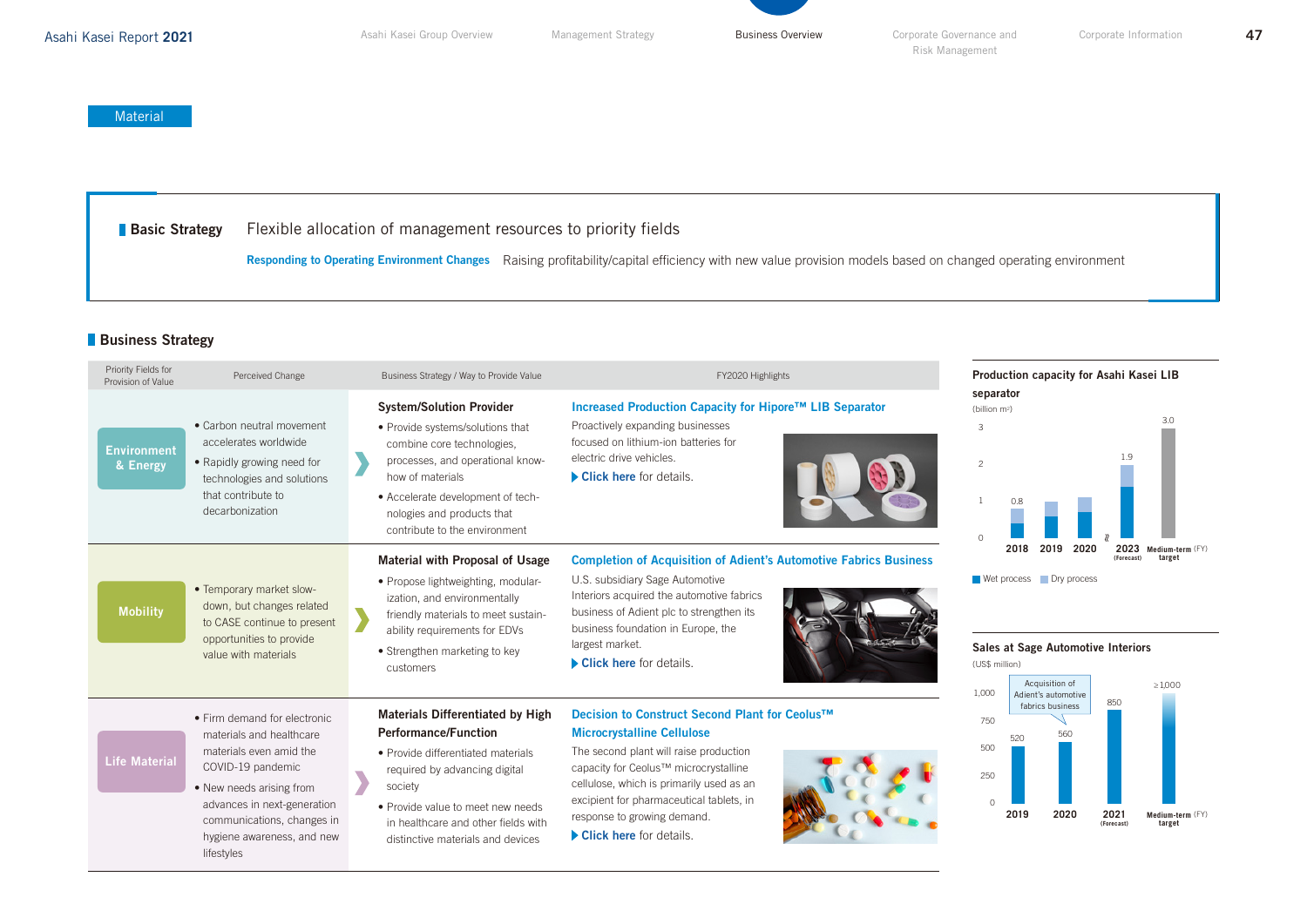# Homes



#### Fumitoshi Kawabata

Executive Officer for Homes Business Sector Director, Primary Executive Officer, Asahi Kasei Corp. President & Representative Director, Asahi Kasei Homes Corp. Director, Asahi Kasei Construction Materials Corp.

# **Adapting and Evolving**

Our ability to attract customers in order-built homes operations was greatly limited in fiscal 2020 as the COVID-19 pandemic forced us to close or restrict entry to model homes.

This provided an opportunity for us to transform our business model, which allowed us to enhance customer engagement through various digital channels, leading to significant recovery in orders. At the same time, we moved forward with industry-leading initiatives related to sustainability and resilience, taking part in Japan's first project in this area and winning several awards. As the domestic housing market contracts over the medium to long term, the changes in social structures and values brought about by the COVID-19 pandemic will make it more important than ever for us to flexibly adapt to changes in our operating environment. In our core business of order-built homes, we will seek to promote digital

transformation to enhance our home-building process and transform our business model to earn greater appreciation from customers.

In addition, we will proactively develop new businesses with growth potential, such as homes for seniors and medium-rise homes. Overseas, we will leverage the consolidation of Australia's McDonald Jones Homes to continue growing our business.

## **Main Products**

#### Homes

- Hebel Haus™ unit homes
- Hebel Maison™ apartment buildings
- Atlas™ condominiums
- Hebel Maison™ apartment rental network
- Remodeling

#### Construction Materials

- Hebel™ AAC panels
- Neoma Foam™ and Neoma Zeus™ phenolic foam insulation panels

#### Ratio of total consolidated net sales and operating income



Note: Not including "Others" category and corporate expenses and eliminations

#### Net sales, operating income



Net sales (left scale) Operating income (right scale) **Homes** Construction Materials

## **Business Strengths**

#### Technology for robust homes

Hebel Haus™ has earned a reputation for resilience against disasters, achieved through a combination of high-performance earthquake resistance technology, Hebel™ autoclaved aerated concrete (AAC), and Neoma Foam™ insulation with world-leading performance.

#### Comprehensive system to support people's lives

One of our strengths is having a comprehensive system based on our "Long Life Home" concept to address the era of 100-year lifespans. We value our relationships with customers and endeavor to stay close to them at various stages of their lives. We provide long-term warranties and inspection systems, and offer renovation and remodeling services according to changes in customers' lifestyles.

#### Knowledge, expertise, and assets related to urban housing

By focusing on urban areas, we have gained the ability to propose sites and spaces based on "optimal urban living" and provide consulting services accordingly. We are also expanding rental management and other businesses related to previously built homes and using our expertise to develop new businesses such as homes for seniors, medium-rise homes, and overseas business.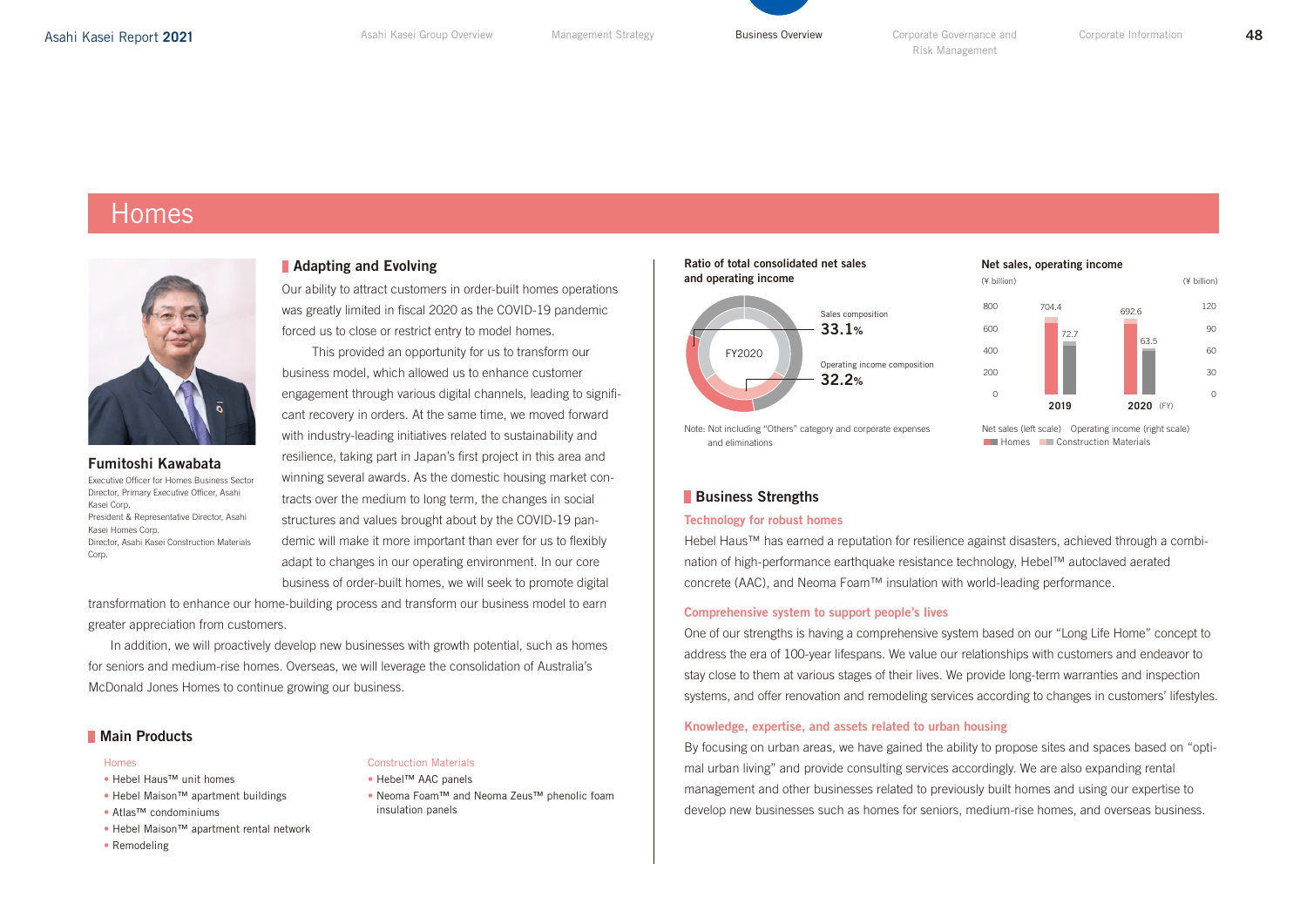# Basic Strategy Reinforcing and extending value chain management

Responding to Operating Environment Changes Maintaining existing growth strategy while using digital technology to meet changing lifestyle needs; strengthening resilience to disasters and adapting to carbon-free by leveraging our know-how for sustainable urban living

# **Business Strategy**

| Priority Fields for<br>Provision of Value | Perceived Change                                                                                                                                                                                                                                                                                                                                     | Business Strategy / Way to Provide Value                                                                                                                                                                      | FY2020 Highlights                                                                                                                                                                                                                                                                                                                                                                                                       |                                                                                                                               |
|-------------------------------------------|------------------------------------------------------------------------------------------------------------------------------------------------------------------------------------------------------------------------------------------------------------------------------------------------------------------------------------------------------|---------------------------------------------------------------------------------------------------------------------------------------------------------------------------------------------------------------|-------------------------------------------------------------------------------------------------------------------------------------------------------------------------------------------------------------------------------------------------------------------------------------------------------------------------------------------------------------------------------------------------------------------------|-------------------------------------------------------------------------------------------------------------------------------|
| Home<br>& Living                          | • Decrease in new housing<br>starts in Japan                                                                                                                                                                                                                                                                                                         | <b>Superior Social Infrastructure</b><br>• Promote sustainability and<br>strengthen resilience<br>• Improve customer satisfaction and<br>provide value through value chain<br>reinforcement across the sector | Increase in Hebel Haus <sup>™</sup> Ratio of Net Zero-Energy Houses<br>Net zero-energy houses using Neoma Foam™ high-performance insulation reached<br>66% of Hebel Haus™ unit homes delivered in fiscal 2020.<br>Use of Non-Fossil Fuel Power Excluded from Feed-In Tariff<br>Environmental value from solar power systems installed on Hebel Maison™ apartment<br>buildings utilized at Asahi Kasei's Kawasaki Works. |                                                                                                                               |
|                                           | • Rising need for energy-<br>efficient housing that<br>contributes to carbon-free<br>society and highly resilient<br>housing in response to<br>increasing severity of<br>natural disasters<br>• Diversification of lifestyle<br>and housing needs in era of<br>100-year lifespans<br>• Restrictions on sales<br>activities amid COVID-19<br>pandemic |                                                                                                                                                                                                               | <b>Support for Swift Recovery from Disasters</b><br>Atlas™ Kamikumamoto was completed, replacing a condominium that was damaged<br>during the 2016 Kumamoto earthquakes.<br>A system was developed to estimate earthquake damage using seismometers installed<br>in Hebel Haus™ unit homes.                                                                                                                             | Hebel Maison™<br>Atlas™ Kamikumamoto                                                                                          |
|                                           |                                                                                                                                                                                                                                                                                                                                                      | Leveraging Know-how to<br><b>Develop New Businesses</b><br>• Accelerate development of over-<br>seas, homes for seniors, and<br>medium-rise buildings businesses                                              | <b>Acquisition of the Austin Companies</b><br>The Austin Companies, a premier Arizona residential electrical, concrete, and HVAC<br>group, were acquired in the U.S., joining Erickson Framing Operations LLC, a prefabri-<br>cated building component supplier acquired in 2018.<br>$\triangleright$ Click here for details.                                                                                           | Net sales of overseas business<br>(¥ billion)<br>100.0<br>100<br>McDonald Jones Homes<br>becomes a consolidated<br>subsidiary |
|                                           |                                                                                                                                                                                                                                                                                                                                                      | <b>Management Foundation</b><br>Reinforcement<br>• Reform workstyles and improve<br>productivity                                                                                                              | IT Investments for Utilizing Digital Technologies<br>Adoption of tools for non-face-to-face meetings with customers and other steps to reform<br>work processes.                                                                                                                                                                                                                                                        | 50<br>25.8<br>18.5<br>2020<br>2021<br>2019<br>(Forecast)                                                                      |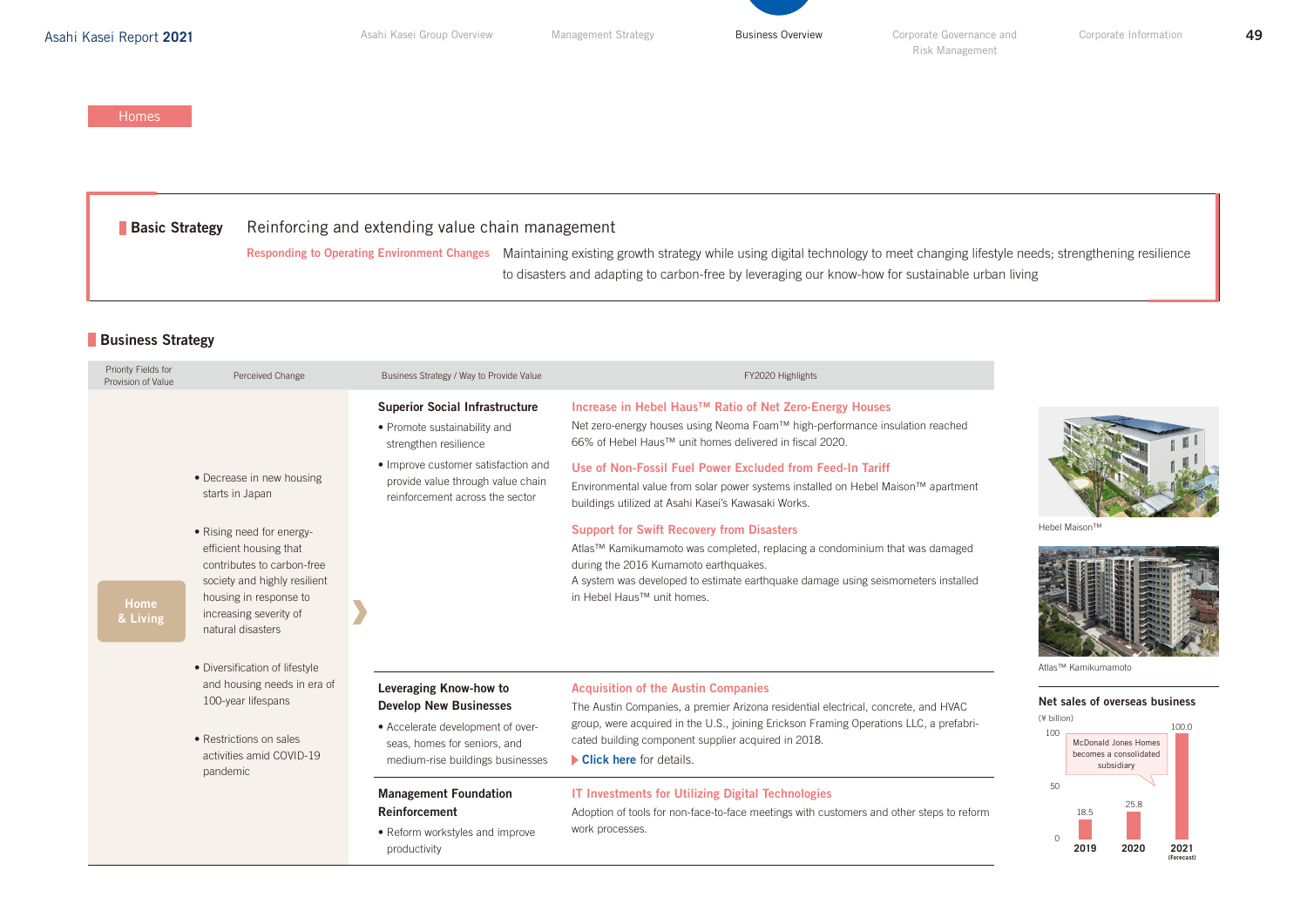# Health Care



Shuichi Sakamoto Executive Officer for Health Care Business Sector  $(j_0, j_1, j_2)$ 

Director, Primary Executive Officer, Asahi Kasei Corp. Chairman & Director, Asahi Kasei Pharma Corp. Chairman & Director, Asahi Kasei Medical Co., Ltd. Board Director, ZOLL Medical Corporation Board Director, Veloxis Pharmaceuticals, Inc.



Richard A. Packer Executive Officer for Health Care Business Sector (joint) Primary Executive Officer, Asahi Kasei Corp. Chairman & Board Director, ZOLL Medical Corporation Board Director, Veloxis Pharmaceuticals, Inc.

## **Main Products**

#### Pharmaceuticals/Medical Care

- Teribone™ osteoporosis drug
- Recomodulin™ anticoagulant
- Kevzara™ rheumatoid arthritis drug
- Envarsus XR™ immunosuppressive drug
- APS™ polysulfone-membrane dialyzers
- Therapeutic apheresis devices
- Planova™ virus removal filters

# Growing Globally

In fiscal 2020, we implemented measures to advance our evolution into a global health care enterprise, while the COVID-19 pandemic reminded us of the importance of health care. Notable steps for the pharmaceutical business in Japan included the growth of an osteoporosis treatment and the advancement of a disease awareness campaign. We strengthened our pharmaceutical business foundations in the United States through the post-merger integration of Veloxis, which we acquired in March 2020. In medical care, we expanded our virus removal filter business serving manufacturers of biotherapeutics, including COVID-19 treatments. Growth in our acute critical care business centered on ventilators, other resuscitation products, and wearable defibrillators. Our mission is to deploy our unique technological innovations to deliver the best products, services, and solutions to health care professionals around the world, with the aim of saving the lives of patients and improving their quality of life (QOL). We will accurately address the needs of the medical community with both pharmaceuticals and medical devices in order to make the Health Care sector a major growth-driving pillar of the Asahi Kasei Group.

Acute Critical Care

system

• Defibrillators for professional use • LifeVest™ wearable defibrillator • Automated external defibrillators (AEDs) • Thermogard System™ temperature management

#### Ratio of total consolidated net sales and operating income



#### Net sales, operating income (¥ billion) (¥ billion)



Note: Not including "Others" category and corporate expenses and eliminations

Net sales (left scale) Operating income (right scale) **Pharmaceuticals/Medical Care Acute Critical Care** 

# **Business Strengths**

#### Providing optimal treatments with both pharmaceuticals and medical devices

Being engaged in both pharmaceutical and medical device businesses, we are able to provide a wide range of treatments for patients. By increasing opportunities for innovation in both businesses, especially in the United States, we are able to provide even more value to support a society of healthy longevity.

### Business platforms in orthopedics, immunology, and acute critical and cardiac care

We have business platforms focused on three fields: orthopedics, where demand for osteoporosis treatments is increasing as the population ages; immunology, including immunosuppressive drugs; and acute critical and cardiac care, including our market-leading defibrillators. Accordingly, we are able to create unique products that contribute to a society of healthy longevity.

#### World-leading position in virus removal filters

Planova™ is the world's first virus removal filter to be developed for use during the manufacture of biotherapeutics such as biopharmaceuticals and plasma derivatives. The reliable high performance and consistent quality of these filters are trusted by pharmaceutical manufacturers around the world, earning us the top share of the global market.